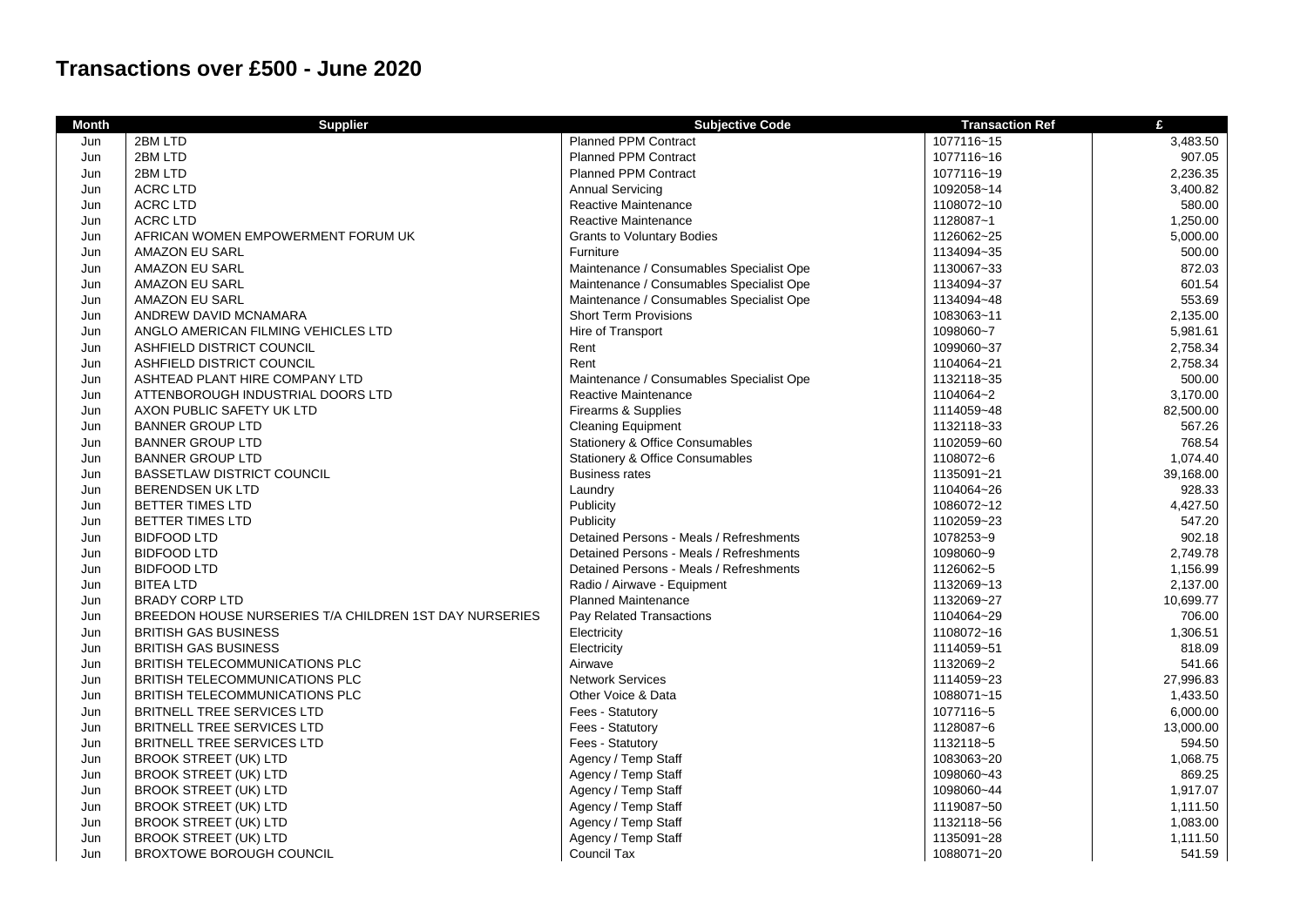| <b>Month</b> | <b>Supplier</b>                     | <b>Subjective Code</b>                   | <b>Transaction Ref</b> | £         |
|--------------|-------------------------------------|------------------------------------------|------------------------|-----------|
| Jun          | <b>BUDDILTD</b>                     | Maintenance / Consumables Specialist Ope | 1099060~84             | 3,600.00  |
| Jun          | <b>BUYWORKS LTD</b>                 | <b>Other Partnerships</b>                | 1119076~7              | 6,992.00  |
| Jun          | <b>CASEVALTD</b>                    | Maintenance / Consumables Specialist Ope | 1132118~32             | 910.00    |
| Jun          | <b>CDW LTD</b>                      | Hardware                                 | 1092058~30             | 26,513.22 |
| Jun          | <b>CDW LTD</b>                      | Hardware                                 | 1098060~40             | 80,525.04 |
| Jun          | <b>CERTAS ENERGY UK LTD</b>         | <b>Diesel</b>                            | 1086072~17             | 12,765.00 |
| Jun          | <b>CERTAS ENERGY UK LTD</b>         | <b>Diesel</b>                            | 1102059~10             | 12,699.00 |
| Jun          | <b>CERTAS ENERGY UK LTD</b>         | <b>Diesel</b>                            | 1102059~33             | 12,699.00 |
| Jun          | <b>CERTAS ENERGY UK LTD</b>         | Diesel                                   | 1128087~26             | 13,060.50 |
| Jun          | CHARLES FELLOWS SUPPLIES LTD        | Detained Persons - Clothing              | 1128087~43             | 2,073.60  |
| Jun          | <b>CHARLES FELLOWS SUPPLIES LTD</b> | Detained Persons - Clothing              | 1136124~22             | 1,998.00  |
| Jun          | CHARLESWATER LTD T/A DESCO EUROPE   | Maintenance / Consumables Specialist Ope | 1098060~18             | 729.03    |
| Jun          | CHAYAH DEVELOPMENT PROJECT          | <b>Grants to Voluntary Bodies</b>        | 1108072~38             | 4,713.00  |
| Jun          | CHILDCARE EAST MIDLANDS LLP         | Pay Related Transactions                 | 1126062~15             | 598.00    |
| Jun          | <b>CINTRA LTD</b>                   | Interpreters Fees & Translators Fees     | 1102059~66             | 15,624.95 |
| Jun          | <b>COLENA LTD</b>                   | <b>Specialist Equipment</b>              | 1132118~23             | 1,666.67  |
| Jun          | <b>COLLEGE GARTH LTD</b>            | Police Dogs - Feed/kennelling/vets       | 1077116~1              | 4,300.34  |
| Jun          | <b>COLLEGE GARTH LTD</b>            | Police Dogs - Feed/kennelling/vets       | 1128087~3              | 2,730.84  |
| Jun          | <b>COLLEGE OF POLICING</b>          | <b>External Training Courses</b>         | 1132118~50             | 644.50    |
| Jun          | <b>COONEEN AT WORK LTD</b>          | Clothing & Uniforms                      | 1086072~28             | 28,435.05 |
| Jun          | <b>COONEEN AT WORK LTD</b>          | Clothing & Uniforms                      | 1092058~22             | 23,826.61 |
| Jun          | <b>CORONA ENERGY</b>                | Gas                                      | 1114107~10             | 4,124.78  |
| Jun          | CORPORATE DIRECT (EUROPE) LTD       | <b>Other Operational Expenses</b>        | 1102059~93             | 1,583.42  |
| Jun          | CRAIGARD (SHERWOOD PARK) LTD        | <b>Fees Planned</b>                      | 1114059~60             | 18,093.75 |
| Jun          | <b>CREST ADVISORY (UK) LTD</b>      | Subscriptions                            | 1092058~15             | 44,800.00 |
| Jun          | <b>CROWD TECHNOLOGIES LTD</b>       | Software - purchase                      | 1102059~37             | 20,556.00 |
| Jun          | <b>CROWD TECHNOLOGIES LTD</b>       | Software - purchase                      | 1114059~24             | 8,100.00  |
| Jun          | <b>CROWN LIFT TRUCKS LTD</b>        | Planned PPM Contract                     | 1077116~21             | 1,994.28  |
| Jun          | <b>CVL SYSTEMS LTD</b>              | <b>Planned PPM Contract</b>              | 1098060~24             | 3,774.00  |
| Jun          | <b>CYCLESCHEME LTD</b>              | Salary Deductions - Cycle to Work Scheme | 1086072~21             | 3,035.83  |
| Jun          | <b>CYCLESCHEME LTD</b>              | Salary Deductions - Cycle to Work Scheme | 1088071~9              | 11,292.14 |
| Jun          | <b>CYCLESCHEME LTD</b>              | Salary Deductions - Cycle to Work Scheme | 1126062~16             | 15,078.65 |
| Jun          | <b>D.TEC INTERNATIONAL LTD</b>      | Maintenance / Consumables Specialist Ope | 1128087~36             | 1,725.00  |
| Jun          | DACOLL GROUP LTD                    | Hardware - purchase                      | 1092058~31             | 12,351.00 |
| Jun          | DATA PRO IT LTD                     | Hardware - purchase                      | 1078253~6              | 2,852.50  |
| Jun          | DAVID BOWEN LTD T/A AUTOSMART       | Vehicle Cleaning                         | 1077116~17             | 1,242.30  |
| Jun          | DELL CORPORATION LTD                | Hardware - maintenance                   | 1114059~17             | 2,192.45  |
| Jun          | DELL CORPORATION LTD                | Hardware - purchase                      | 1114059~14             | 628.31    |
| Jun          | <b>DFP SERVICES LTD</b>             | <b>Annual Servicing</b>                  | 1102059~34             | 1,895.00  |
| Jun          | <b>DFP SERVICES LTD</b>             | <b>Planned PPM Contract</b>              | 1098060~12             | 2,003.64  |
| Jun          | DFP SERVICES LTD                    | <b>Planned PPM Contract</b>              | 1126062~11             | 2,133.06  |
| Jun          | <b>DFP SERVICES LTD</b>             | <b>Planned PPM Contract</b>              | 1132069~17             | 2.466.46  |
| Jun          | DFP SERVICES LTD                    | <b>Planned PPM Contract</b>              | 1134094~26             | 719.50    |
| Jun          | DFP SERVICES LTD                    | Reactive Maintenance                     | 1132069~5              | 803.30    |
| Jun          | DKB TRAINING ASSOCIATES LTD         | <b>External Training Courses</b>         | 1132069~24             | 950.00    |
| Jun          | DR KATE EVANS                       | <b>Doctors Statements</b>                | 1078253~34             | 632.00    |
| Jun          | DR KATE EVANS                       | <b>Doctors Statements</b>                | 1083063~18             | 632.00    |
| Jun          | DR PETER EHRHARDT                   | <b>Doctors Statements</b>                | 1086072~35             | 900.00    |
| Jun          | DWF LAW LLP                         | <b>Short Term Provisions</b>             | 1098060~28             | 3.541.50  |
| Jun          | EDF ENERGY CUSTOMERS LTD            | Electricity                              | 1098060~20             | 2,172.98  |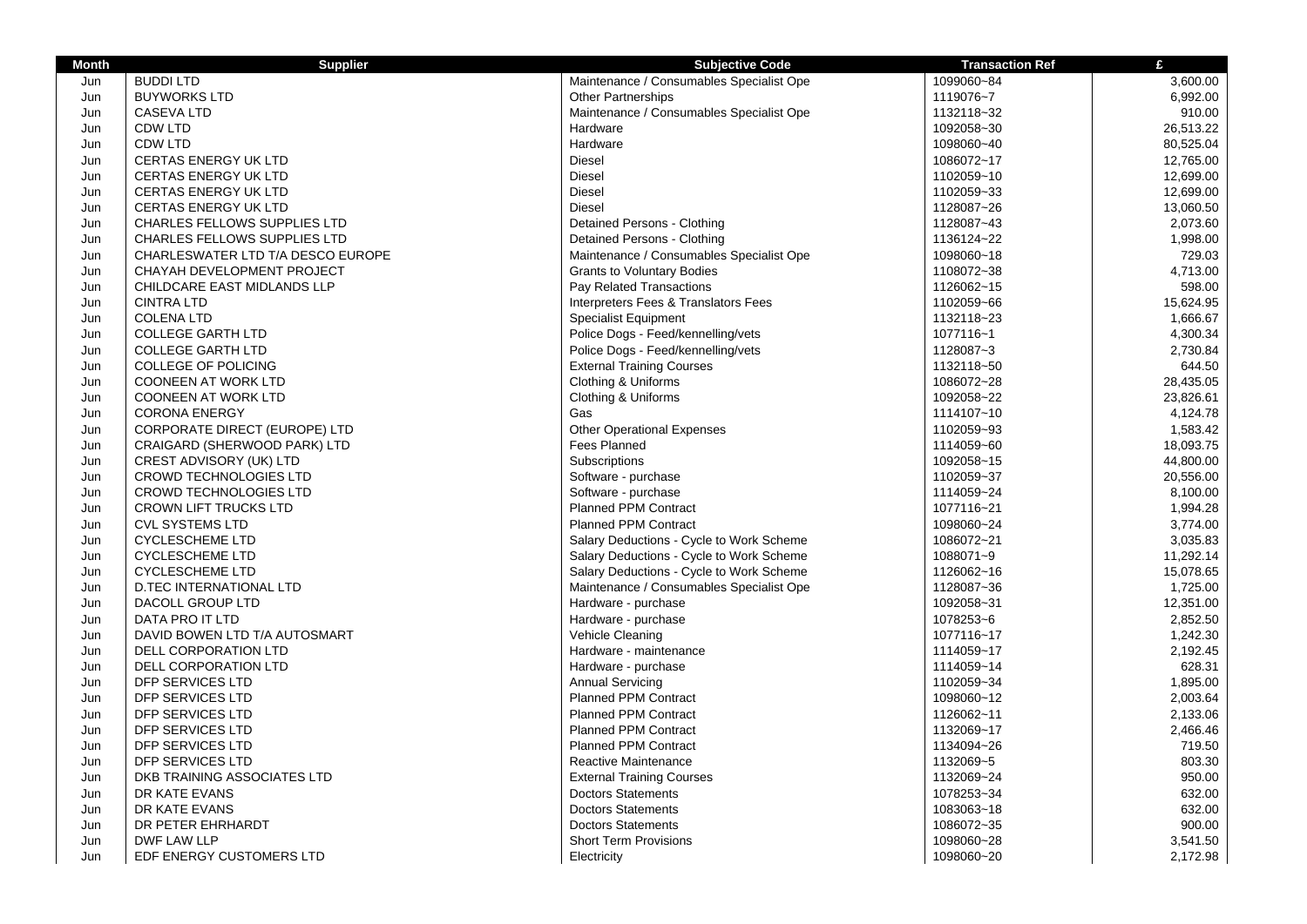| <b>Month</b> | <b>Supplier</b>                           | <b>Subjective Code</b>                   | <b>Transaction Ref</b> | £            |
|--------------|-------------------------------------------|------------------------------------------|------------------------|--------------|
| Jun          | EDF ENERGY CUSTOMERS LTD                  | Electricity                              | 1098060~21             | 2,591.44     |
| Jun          | EDF ENERGY CUSTOMERS LTD                  | Electricity                              | 1098060~22             | 1,543.71     |
| Jun          | EDF ENERGY CUSTOMERS LTD                  | Electricity                              | 1098060~23             | 4,246.55     |
| Jun          | EDF ENERGY CUSTOMERS LTD                  | Electricity                              | 1098060~31             | 707.62       |
| Jun          | EDF ENERGY CUSTOMERS LTD                  | Electricity                              | 1098060~32             | 13,859.68    |
| Jun          | EDF ENERGY CUSTOMERS LTD                  | Electricity                              | 1098060~33             | 8,575.26     |
| Jun          | EDF ENERGY CUSTOMERS LTD                  | Electricity                              | 1098060~34             | 28,251.29    |
| Jun          | <b>EDWARDS METAL WINDOWS</b>              | Reactive Maintenance                     | 1114059~4              | 846.75       |
| Jun          | EE LTD                                    | Mobile Phone Call Charges & Contract Cos | 1126062~2              | 27,317.78    |
| Jun          | EE LTD                                    | Mobile Phone Call Charges & Contract Cos | 1130067~22             | 3,413.50     |
| Jun          | ENTERPRISE RENT-A-CAR (UK) LTD            | <b>Vehicle Repairs</b>                   | 1114059~7              | 1,092.66     |
| Jun          | <b>EPPERSTONE RIFLE RANGE</b>             | Electricity                              | 1128087~45             | 505.76       |
| Jun          | <b>EXPERIAN LTD</b>                       | Other Partnerships                       | 1104064~8              | 1,337.10     |
| Jun          | <b>EXPERIAN LTD</b>                       | <b>Other Partnerships</b>                | 1114059~12             | 5,348.32     |
| Jun          | <b>EXPERIAN LTD</b>                       | <b>Professional Fees</b>                 | 1128087~27             | 1,474.84     |
| Jun          | <b>EXPERIAN LTD</b>                       | Searches                                 | 1128087~33             | 502.30       |
| Jun          | <b>EXPERIAN LTD</b>                       | Subscriptions                            | 1128087~48             | 21,935.90    |
| Jun          | <b>FLOGAS BRITAIN LTD</b>                 | <b>Heating Fuel Oil</b>                  | 1134094~23             | 1,117.47     |
| Jun          | FLOOD PROTECTION SOLUTIONS LTD            | <b>Planned Maintenance</b>               | 1108072~42             | 1,810.00     |
| Jun          | FWP PLUMBERS NOTTINGHAM LTD               | Reactive Maintenance                     | 1099060~4              | 557.88       |
| Jun          | FWP PLUMBERS NOTTINGHAM LTD               | Reactive Maintenance                     | 1102059~3              | 1,856.47     |
| Jun          | FWP PLUMBERS NOTTINGHAM LTD               | Reactive Maintenance                     | 1121063~1              | 1,174.56     |
| Jun          | FWP PLUMBERS NOTTINGHAM LTD               | Reactive Maintenance                     | 1128087~1              | 1,297.56     |
| Jun          | <b>GALA TENT LTD</b>                      | <b>Specialist Equipment</b>              | 1126062~8              | 633.31       |
| Jun          | <b>GALLAGHER BASSETT</b>                  | <b>Property Related</b>                  | 1077116~56             | 2,808.14     |
| Jun          | <b>GARRAN LOCKERS LTD</b>                 | <b>Building Works - Main Contract</b>    | 1102059~78             | 11,269.07    |
| Jun          | <b>GEO HANSON &amp; SONS HUCKNALL LTD</b> | Grounds Maintenance                      | 1119087~8              | 521.88       |
| Jun          | <b>GIVE AS YOU EARN</b>                   | Pay Related Transactions                 | 1114059~31             | 991.50       |
| Jun          | <b>GIVE AS YOU EARN</b>                   | Pay Related Transactions                 | 1114059~32             | 9,672.00     |
| Jun          | <b>GIVE AS YOU EARN</b>                   | Pay Related Transactions                 | 1114059~33             | 873.60       |
| Jun          | <b>GLIDER DIGITAL LTD</b>                 | Web Infrastructure                       | 1102059~43             | 1,059.75     |
| Jun          | <b>GMB (MIDLANDS &amp; EAST COAST)</b>    | Pay Related Transactions                 | 1077116~36             | 2,545.98     |
| Jun          | <b>GMB (MIDLANDS &amp; EAST COAST)</b>    | Pay Related Transactions                 | 1134094~56             | 2,545.98     |
| Jun          | <b>GREGSONS SOLICITORS</b>                | <b>Short Term Provisions</b>             | 1128087~41             | 28,000.00    |
| Jun          | <b>HALFORDS LTD</b>                       | Vehicles - Spares                        | 1132069~8              | 1,099.91     |
| Jun          | HANDS FREE COMPUTING LTD                  | <b>Tuition Fees</b>                      | 1102059~65             | 1,920.00     |
| Jun          | HAYS SPECIALIST RECRUITMENT LTD           | <b>Consultants Fees</b>                  | 1099060~12             | 1,500.00     |
| Jun          | <b>HAYS SPECIALIST RECRUITMENT LTD</b>    | <b>Consultants Fees</b>                  | 1102059~12             | 1,200.00     |
| Jun          | <b>HEALTHWORK LTD</b>                     | <b>Other Employee Costs</b>              | 1114059~58             | 13,890.00    |
| Jun          | HILTON BODILL (CONSTRUCTION) LTD          | <b>Building Works - Main Contract</b>    | 1126062~33             | 924.00       |
| Jun          | HM REVENUE & CUSTOMS                      | Apprentice Levy                          | 1119087~39             | 52,436.00    |
| Jun          | HM REVENUE & CUSTOMS                      | Pay Related Transactions                 | 1119087~40             | 1,119,093.12 |
| Jun          | HM REVENUE & CUSTOMS                      | Pay Related Transactions                 | 1119087~41             | 903,503.97   |
| Jun          | HM REVENUE & CUSTOMS                      | Pay Related Transactions                 | 1119087~42             | 30,627.00    |
| Jun          | HM REVENUE & CUSTOMS                      | Pay Related Transactions                 | 1119087~43             | 1,275,754.37 |
| Jun          | HM REVENUE & CUSTOMS                      | Police Officer Annual Allowance Tax Char | 1136124~28             | 152,092.00   |
| Jun          | <b>HMCTS</b>                              | General Creditors - Revenue              | 1078253~1              | 6,094.52     |
| Jun          | <b>HOME OFFICE</b>                        | General Creditors - Revenue              | 1078253~27             | 45,994.36    |
| Jun          | <b>HOME OFFICE</b>                        | <b>General Creditors - Revenue</b>       | 1126062~21             | 2,270.00     |
| Jun          | <b>HUGH KOCH ASSOCIATES</b>               | <b>Short Term Provisions</b>             | 1134094~62             | 2,500.00     |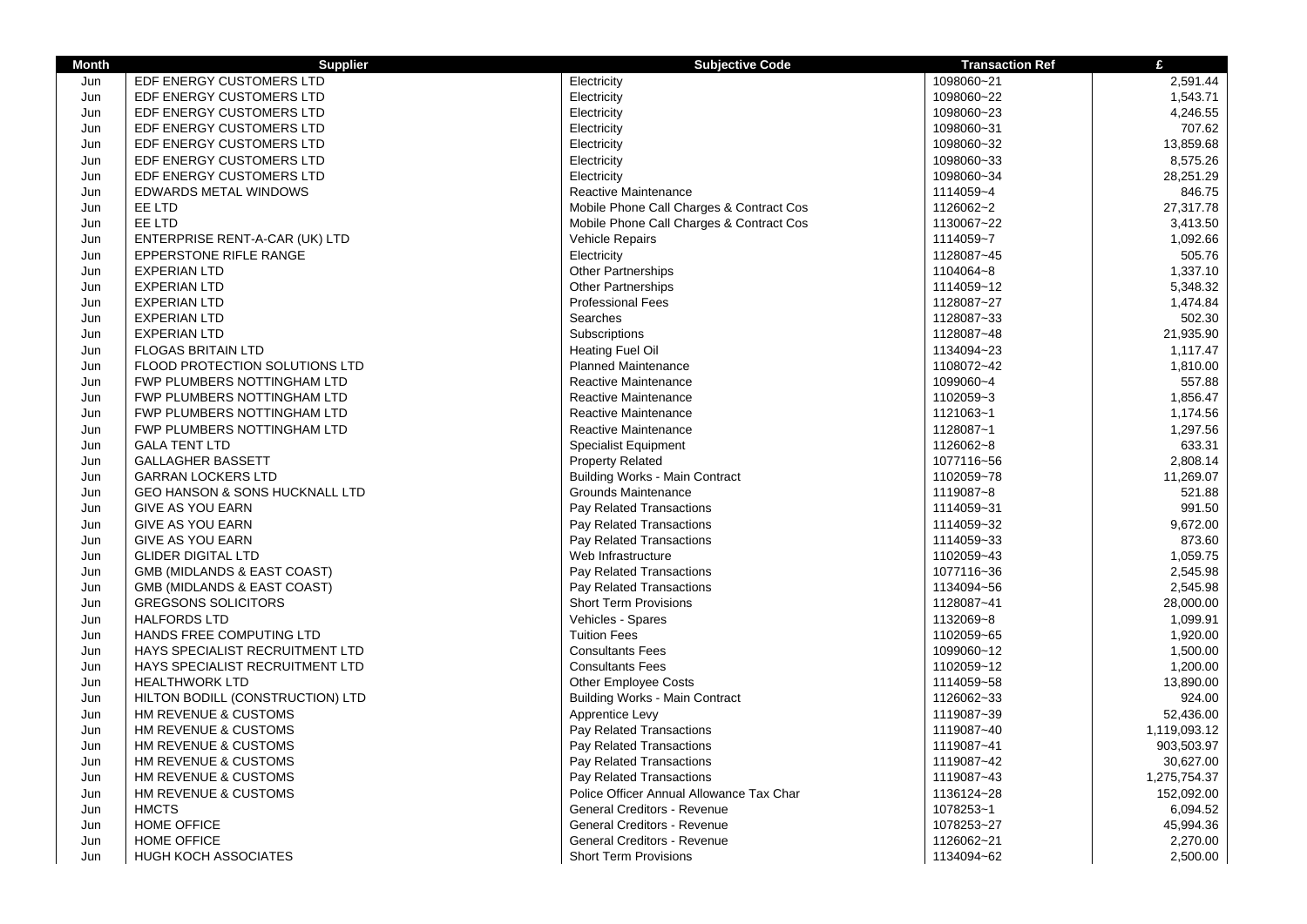| <b>Month</b> | <b>Supplier</b>                                       | <b>Subjective Code</b>                   | <b>Transaction Ref</b> | £          |
|--------------|-------------------------------------------------------|------------------------------------------|------------------------|------------|
| Jun          | INCOM TELECOMMUNICATIONS                              | Hardware - purchase                      | 1119087~12             | 9,400.00   |
| Jun          | INDUSTRIAL MAINTENANCE GROUP (IMG) LTD                | <b>Cleaning Equipment</b>                | 1102059~58             | 885.27     |
| Jun          | INDUSTRIAL MAINTENANCE GROUP (IMG) LTD                | Vehicles - Spares                        | 1102059~84             | 1,001.37   |
| Jun          | <b>INFORMATION BY DESIGN LTD</b>                      | Specific Grants awarded                  | 1088071~6              | 8,320.00   |
| Jun          | INTEGRATED BUILDING MANAGEMENT SYSTEMS LTD            | Planned PPM Contract                     | 1086072~16             | 550.00     |
| Jun          | INTEGRATED BUILDING MANAGEMENT SYSTEMS LTD            | <b>Planned PPM Contract</b>              | 1086072~18             | 550.00     |
| Jun          | INTEGRATED MICROWAVE TECHNOLOGY T/A VISLINK           | Hardware - purchase                      | 1078253~6              | 3,594.15   |
| Jun          | <b>INTERSPIRO LTD</b>                                 | <b>Other Operational Expenses</b>        | 1102059~57             | 5,412.00   |
| Jun          | <b>IRWIN MITCHELL LLP</b>                             | General Creditors - Revenue              | 1132069~1              | 913.90     |
| Jun          | <b>JACKSONS RECOVERY LTD</b>                          | <b>Vehicle Recovery Costs</b>            | 1102059~45             | 5,254.00   |
| Jun          | JENOPTIK TRAFFIC SOLUTIONS UK LTD                     | Hardware - maintenance                   | 1128087~22             | 727.00     |
| Jun          | JERICHO ROAD PROJECT                                  | Partnership Grants                       | 1078253~30             | 1,500.00   |
| Jun          | JULIUS K9 UK LTD                                      | <b>Other Operational Expenses</b>        | 1108072~30             | 601.64     |
| Jun          | <b>JUNO WOMEN'S AID</b>                               | Other PA/ OPCC Grants                    | 1102059~77             | 2,083.33   |
| Jun          | LASER TECH UK LTD                                     | Maintenance / Consumables Specialist Ope | 1128087~29             | 635.00     |
| Jun          | <b>LAURA RICHARDS</b>                                 | <b>External Training Courses</b>         | 1099060~69             | 1,299.00   |
| Jun          | LIDSTERS OF WORKSOP LTD                               | General Creditors - Revenue              | 1077116~58             | 4,595.00   |
| Jun          | MAYOR'S OFFICE FOR POLICING & CRIME                   | Subscriptions                            | 1083063~12             | 50,325.01  |
| Jun          | <b>MERCEDES BENZ</b>                                  | General Creditors - Revenue              | 1083063~2              | 61,064.40  |
| Jun          | <b>MERCEDES BENZ</b>                                  | General Creditors - Revenue              | 1086072~3              | 123,228.80 |
| Jun          | MICHAEL PAGE INTERNATIONAL RECRUITMENT                | <b>Consultants Fees</b>                  | 1102059~12             | 1,200.00   |
| Jun          | MICHAEL PAGE INTERNATIONAL RECRUITMENT                | Other Third Party Payments               | 1099060~79             | 1,305.00   |
| Jun          | MICHAEL PAGE INTERNATIONAL RECRUITMENT                | <b>Other Third Party Payments</b>        | 1102059~82             | 1,305.00   |
| Jun          | MICHAEL PAGE INTERNATIONAL RECRUITMENT                | Other Third Party Payments               | 1119087~52             | 1,740.00   |
| Jun          | MICHAEL PAGE INTERNATIONAL RECRUITMENT                | <b>Other Third Party Payments</b>        | 1132118~60             | 1,305.00   |
| Jun          | MITIE GROUP PLC                                       | Police Surgeons / Clinicians             | 1104064~23             | 85,131.75  |
| Jun          | <b>MIVEN LTD</b>                                      | Electricity                              | 1083063~15             | 2,472.85   |
| Jun          | <b>MIVEN LTD</b>                                      | Rent                                     | 1083063~7              | 90,456.80  |
| Jun          | <b>MIVEN LTD</b>                                      | Water Services / Rates                   | 1083063~16             | 957.23     |
| Jun          | MUTUAL VENTURES LTD                                   | <b>Consultants Fees</b>                  | 1114059~5              | 12,420.00  |
| Jun          | <b>NAHIED ASJAD</b>                                   | <b>Legal Costs</b>                       | 1135091~27             | 2,044.50   |
| Jun          | NATIONAL CRIME AGENCY                                 | Subscriptions                            | 1102059~72             | 870.00     |
| Jun          | NATIONAL MONITORING                                   | Covert Alarms, CCTV & Security Systems   | 1088071~13             | 3,100.72   |
| Jun          | <b>NCC PENSION FUND</b>                               | Pay Related Transactions                 | 1104064~36             | 525,238.90 |
| Jun          | <b>NCC PENSION FUND</b>                               | Pay Related Transactions                 | 1104064~38             | 206,732.02 |
| Jun          | <b>NCC PENSION FUND</b>                               | Pay Related Transactions                 | 1135091~22             | 523,796.68 |
| Jun          | <b>NCC PENSION FUND</b>                               | Pay Related Transactions                 | 1135091~24             | 206,582.70 |
| Jun          | <b>NHS ENGLAND</b>                                    | <b>Other Partnerships</b>                | 1098060~48             | 30,000.00  |
| Jun          | <b>NHS ENGLAND</b>                                    | Police Surgeons / Clinicians             | 1098060~47             | 280,000.00 |
| Jun          | NICE SYSTEMS UK LTD                                   | Software Licences                        | 1102059~30             | 36,905.00  |
| Jun          | NIGHTSEARCHER LTD                                     | Vehicles - Road                          | 1102059~89             | 1,072.78   |
| Jun          | NO 1 COPPERPOT CREDIT UNION                           | Pay Related Transactions                 | 1077116~33             | 5,322.17   |
| Jun          | NO 1 COPPERPOT CREDIT UNION                           | Pay Related Transactions                 | 1114059~40             | 21,658.93  |
| Jun          | NO 1 COPPERPOT CREDIT UNION                           | Pay Related Transactions                 | 1134094~54             | 5,322.17   |
| Jun          | NOTTINGHAM CITY COUNCIL                               | Airwave                                  | 1126062~26             | 30,000.00  |
| Jun          | NOTTINGHAM CITY COUNCIL                               | Other PA/ OPCC Grants                    | 1102059~83             | 32,000.00  |
| Jun          | NOTTINGHAM COACHES LTD                                | <b>External Training Courses</b>         | 1132118~1              | 3,650.00   |
| Jun          | NOTTINGHAM INDUSTRIAL CLEANERS LTD                    | <b>Grounds Maintenance</b>               | 1128087~7              | 1,750.00   |
| Jun          | NOTTINGHAMSHIRE AND CITY OF NOTTINGHAM FIRE AUTHORITY | Maintenance / Consumables Specialist Ope | 1130067~36             | 2,033.31   |
| Jun          | NOTTINGHAMSHIRE COUNTY COUNCIL                        | <b>Professional Fees</b>                 | 1132118~25             | 1,480.00   |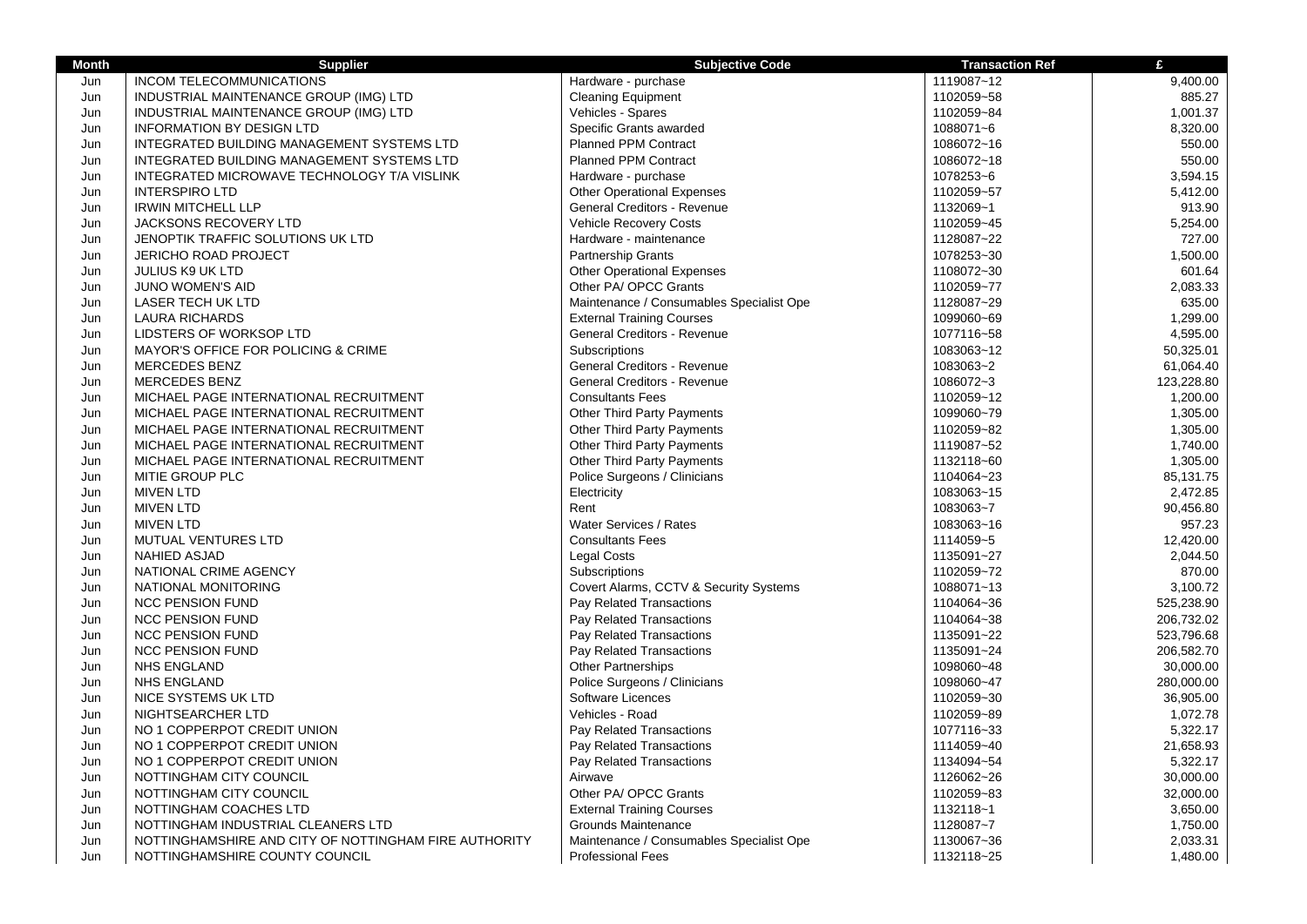| <b>Month</b> | <b>Supplier</b>                                     | <b>Subjective Code</b>                          | <b>Transaction Ref</b>   | £          |
|--------------|-----------------------------------------------------|-------------------------------------------------|--------------------------|------------|
| Jun          | NOTTINGHAMSHIRE SEXUAL VIOLENCE SUPPORT SERVICES    | Other PA/ OPCC Grants                           | 1078253~36               | 21,000.00  |
| Jun          | NOTTS POLICE FEDERATION FUND                        | Pay Related Transactions                        | 1077116~30               | 2,535.45   |
| Jun          | NOTTS POLICE FEDERATION FUND                        | Pay Related Transactions                        | 1086072~23               | 38,963.37  |
| Jun          | NOTTS POLICE FEDERATION FUND                        | Pay Related Transactions                        | 1114059~35               | 37,927.33  |
| Jun          | NOTTS POLICE FEDERATION FUND                        | Pay Related Transactions                        | 1114059~36               | 45,998.50  |
| Jun          | NOTTS POLICE FEDERATION FUND                        | Pay Related Transactions                        | 1134094~51               | 2,601.60   |
| Jun          | NOTTS POLICE SPORTS & SOCIAL CLUB                   | Pay Related Transactions                        | 1077116~29               | 667.50     |
| Jun          | NOTTS POLICE SPORTS & SOCIAL CLUB                   | Pay Related Transactions                        | 1114059~34               | 4,377.80   |
| Jun          | NOTTS POLICE SPORTS & SOCIAL CLUB                   | Pay Related Transactions                        | 1134094~50               | 1,017.53   |
| Jun          | ORBIS PROTECT LTD                                   | <b>Decontamination Costs</b>                    | 1102059~31               | 1,015.00   |
| Jun          | ORBIS PROTECT LTD                                   | <b>Decontamination Costs</b>                    | 1102059~86               | 3,385.00   |
| Jun          | <b>ORBIS PROTECT LTD</b>                            | <b>Decontamination Costs</b>                    | 1102059~9                | 1.715.00   |
| Jun          | ORBIS PROTECT LTD                                   | Maintenance / Consumables Specialist Ope        | 1078253~32               | 1,393.46   |
| Jun          | ORBIS PROTECT LTD                                   | Vehicle Cleaning                                | 1102059~62               | 2,435.00   |
| Jun          | ORBIS PROTECT LTD                                   | Vehicle Cleaning                                | 1108072~36               | 3,500.00   |
| Jun          | ORCHID CELLMARK LTD                                 | <b>Other Operational Expenses</b>               | 1086072~26               | 549.95     |
| Jun          | ORCHID CELLMARK LTD                                 | <b>Professional Fees</b>                        | 1077116~50               | 3,000.00   |
| Jun          | PAYSTREAM MY MAX LTD                                | <b>Consultants Fees</b>                         | 1077116~6                | 7,150.00   |
| Jun          | PAYSTREAM MY MAX LTD                                | <b>Consultants Fees</b>                         | 1128087~9                | 3,300.00   |
| Jun          | PELLACRAFT LTD                                      | <b>Other Medical Costs</b>                      | 1130067~49               | 1,211.55   |
| Jun          | PERFECT CIRCLE JV LTD                               | Fees - Statutory                                | 1078253~15               | 10,430.60  |
| Jun          | PFOA WELFARE SERVICES LTD                           | Subscriptions                                   | 1104064~47               | 18,166.68  |
| Jun          | PFOA WELFARE SERVICES LTD                           | Subscriptions                                   | 1114059~56               | 4,541.67   |
| Jun          | POINT SOUTH LTD                                     | Maintenance / Consumables Specialist Ope        | 1128087~53               | 725.00     |
| Jun          | POLICE AND CRIME COMMISSIONER FOR AVON AND SOMERSET | <b>External Training Courses</b>                | 1102059~67               | 12,735.00  |
| Jun          | POLICE AND CRIME COMMISSIONER FOR CHESHIRE          | <b>Collaboration service</b>                    | 1088071~14               | 492,894.46 |
| Jun          | POLICE AND CRIME COMMISSIONER FOR CHESHIRE          | <b>Compensation &amp; Insurance Settlements</b> | 1134094~74               | 218,655.00 |
| Jun          | POLICE AND CRIME COMMISSIONER FOR CHESHIRE          | Subscriptions                                   | 1119087~44               | 2,000.00   |
| Jun          | POLICE AND CRIME COMMISSIONER FOR DERBYSHIRE        | <b>Collaboration service</b>                    | 1099060~80               | 1,106.44   |
| Jun          | POLICE AND CRIME COMMISSIONER FOR DERBYSHIRE        | <b>Collaboration service</b>                    | 1099060~82               | 1,469.54   |
| Jun          | POLICE AND CRIME COMMISSIONER FOR DERBYSHIRE        | General Creditors - Revenue                     | 1102059~1                | 10,569.96  |
| Jun          | POLICE AND CRIME COMMISSIONER FOR DERBYSHIRE        | <b>Legal Costs</b>                              | 1119087~18               | 775.00     |
| Jun          | POLICE AND CRIME COMMISSIONER FOR HAMPSHIRE         | Other IT Costs                                  | 1102059~32               | 43,648.21  |
| Jun          | POLICE AND CRIME COMMISSIONER FOR HAMPSHIRE         | <b>Other Partnerships</b>                       | 1102059~41               | 1,896.96   |
| Jun          | POLICE AND CRIME COMMISSIONER FOR HAMPSHIRE         | <b>Other Partnerships</b>                       | 1102059~42               | 1,896.95   |
| Jun          | POLICE AND CRIME COMMISSIONER FOR HAMPSHIRE         | Subscriptions                                   | 1102059~36               | 7,617.48   |
| Jun          | POLICE AND CRIME COMMISSIONER FOR LEICESTERSHIRE    | <b>Other Partnerships</b>                       | 1130067~51               | 2,539.00   |
| Jun          | POLICE AND CRIME COMMISSIONER FOR LINCOLNSHIRE      | Mobile Information System                       | 1126062~32               | 417,080.73 |
| Jun          | POLICE AND CRIME COMMISSIONER FOR WEST MIDLANDS     | <b>Specialist Equipment</b>                     | 1130067~60               | 765.00     |
| Jun          | POLICE MUTUAL ASSURANCE SOCIETY                     | Pay Related Transactions                        | 1077116~31               | 4,901.56   |
| Jun          | POLICE MUTUAL ASSURANCE SOCIETY                     | Pay Related Transactions                        | 1114059~38               | 59,509.38  |
| Jun          | POLICE MUTUAL ASSURANCE SOCIETY                     | Pay Related Transactions                        | 1134094~52               | 4,953.73   |
| Jun          | POST OFFICE LTD                                     | Road Fund Licences                              | 1092058~1                | 1,525.00   |
| Jun          | POST OFFICE LTD                                     | Road Fund Licences                              | 1134094~1                | 630.00     |
| Jun          | POW NOTTINGHAM                                      | <b>Partnership Grants</b>                       | 1078253~30               | 1,500.00   |
| Jun          | PRAECEDO BUSINESS SOLUTIONS LTD                     | Collaboration service                           | 1102059~64               | 13,205.00  |
| Jun          | PRIMETAKE LTD                                       | Firearms & Supplies                             | 1086072~27               | 4,385.00   |
| Jun          | PRO TECT SAFETY SIGNS                               | Vehicles - Road<br><b>Doctors Statements</b>    | 1130067~59<br>1078253~39 | 2,724.04   |
| Jun          | PROF S AL-SARRAJ                                    |                                                 |                          | 2,400.00   |
| Jun          | PRUDENTIAL                                          | Pay Related Transactions                        | 1077116~38               | 5,981.69   |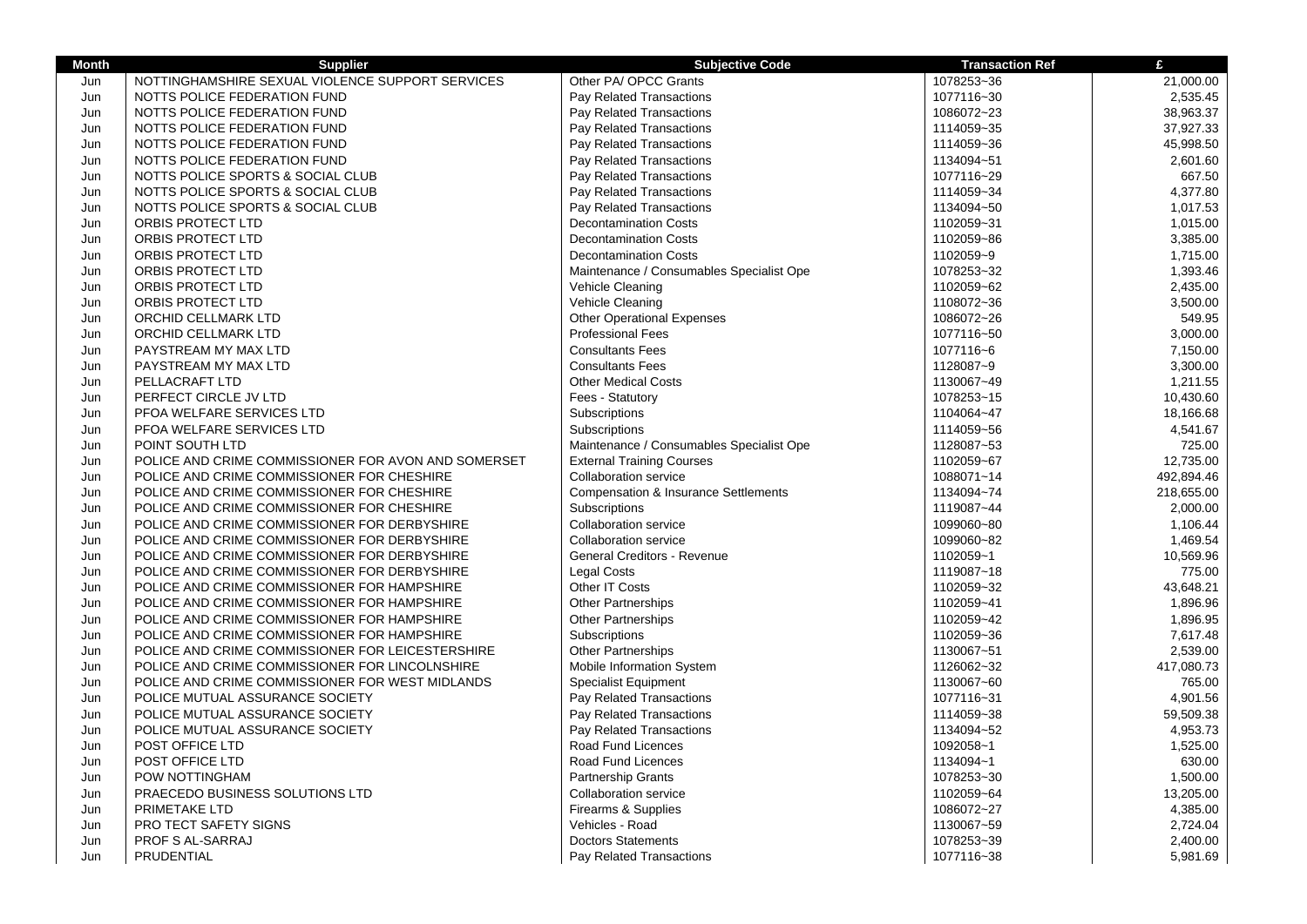| <b>Month</b> | <b>Supplier</b>                          | <b>Subjective Code</b>                   | <b>Transaction Ref</b> | £          |
|--------------|------------------------------------------|------------------------------------------|------------------------|------------|
| Jun          | PRUDENTIAL                               | Pay Related Transactions                 | 1134094~58             | 5,954.13   |
| Jun          | PTSG ELECTRICAL SERVICES LTD             | <b>Planned PPM Contract</b>              | 1104064~15             | 1,475.00   |
| Jun          | <b>RAW2K LTD</b>                         | Vehicle Recovery Costs                   | 1114107~13             | 6,135.00   |
| Jun          | RELIANCE HIGH TECH LTD                   | <b>Annual Servicing</b>                  | 1119087~28             | 2,119.64   |
| Jun          | RELIANCE HIGH TECH LTD                   | <b>Planned PPM Contract</b>              | 1077116~20             | 2,832.65   |
| Jun          | RELIANCE HIGH TECH LTD                   | <b>Planned PPM Contract</b>              | 1077116~53             | 2,750.77   |
| Jun          | RELIANCE HIGH TECH LTD                   | Reactive Maintenance                     | 1077116~2              | 1,027.50   |
| Jun          | RELIANCE HIGH TECH LTD                   | Reactive Maintenance                     | 1119087~4              | 1,094.50   |
| Jun          | RELIANCE HIGH TECH LTD                   | Reactive Maintenance                     | 1130067~6              | 3,014.60   |
| Jun          | RICARDO-AEA LTD                          | <b>External Training Courses</b>         | 1102059~67             | 528.00     |
| Jun          | RICHFORD MOTOR SERVICES LTD              | <b>Vehicle Recovery Costs</b>            | 1078253~19             | 12,974.00  |
| Jun          | RICHFORD MOTOR SERVICES LTD              | Vehicle Recovery Costs                   | 1099060~49             | 11,421.50  |
| Jun          | <b>RICOH UK LTD</b>                      | Photocopier Machines - Running Costs     | 1083063~6              | 11,023.71  |
| Jun          | ROBINSON GALE - TASH UK LTD              | Maintenance / Consumables Specialist Ope | 1134094~42             | 641.60     |
| Jun          | ROYAL MAIL GROUP PLC                     | Postage Costs                            | 1088071~4              | 7,727.96   |
| Jun          | ROYAL MAIL GROUP PLC                     | Postage Costs                            | 1114059~22             | 3,273.38   |
| Jun          | ROYAL MAIL GROUP PLC                     | Postage Costs                            | 1132069~14             | 2,980.26   |
| Jun          | ROYAL MAIL GROUP PLC                     | Postage Costs                            | 1134094~31             | 2,961.75   |
| Jun          | <b>SAAB AB</b>                           | Software Licences                        | 1132118~24             | 336,152.16 |
| Jun          | SAFARILAND UK LTD                        | Clothing & Uniforms                      | 1104064~40             | 3,126.31   |
| Jun          | SATSUMA MEDICAL LTD                      | <b>Doctors Statements</b>                | 1119087~54             | 2,651.00   |
| Jun          | <b>SECOND ELEMENT LTD</b>                | <b>Annual Servicing</b>                  | 1099060~30             | 1,304.00   |
| Jun          | <b>SEPURA LTD</b>                        | Radio / Airwave - Equipment              | 1077116~14             | 1,245.00   |
| Jun          | <b>SEPURA LTD</b>                        | Radio / Airwave - Equipment              | 1102059~29             | 585.00     |
| Jun          | SHRED STATION LTD                        | <b>Confidential Waste</b>                | 1104064~20             | 599.80     |
| Jun          | SLATER ELECTRICAL SERVICES LTD           | Fees - Statutory                         | 1119087~7              | 718.44     |
| Jun          | SLATER ELECTRICAL SERVICES LTD           | <b>Planned Maintenance</b>               | 1102059~22             | 754.24     |
| Jun          | SLATER ELECTRICAL SERVICES LTD           | Reactive Maintenance                     | 1128087~5              | 513.84     |
| Jun          | SOCIAL AND MARKET STRATEGIC RESEARCH LTD | Specific Grants awarded                  | 1078253~17             | 7,814.00   |
| Jun          | SOCOTEC UK LTD                           | <b>Forensic Analysis</b>                 | 1104064~45             | 13,429.07  |
| Jun          | SOFTWARE BOX LTD                         | Software Licences                        | 1119087~21             | 1,896.21   |
| Jun          | SOLO SERVICE GROUP LTD                   | <b>Contract Cleaning</b>                 | 1104064~24             | 48,171.50  |
| Jun          | SP SERVICES UK LTD                       | Maintenance / Consumables Specialist Ope | 1128087~38             | 665.94     |
| Jun          | SPECIALIST COMPUTER CENTRES PLC          | Hardware                                 | 1088071~18             | 22,086.00  |
| Jun          | SPECIALIST COMPUTER CENTRES PLC          | Hardware                                 | 1104064~51             | 8,866.25   |
| Jun          | SPECIALIST COMPUTER CENTRES PLC          | Hardware                                 | 1104064~52             | 4,053.00   |
| Jun          | SPECIALIST COMPUTER CENTRES PLC          | Hardware                                 | 1114059~57             | 140,337.12 |
| Jun          | SPECIALIST COMPUTER CENTRES PLC          | Hardware                                 | 1132118~55             | 19,136.88  |
| Jun          | SPECIALIST COMPUTER CENTRES PLC          | Hardware - purchase                      | 1088071~2              | 1,650.88   |
| Jun          | SPECIALIST COMPUTER CENTRES PLC          | Software Licences                        | 1130067~23             | 1,575.60   |
| Jun          | STARTRAQ (UK) LTD                        | <b>Licence Fees</b>                      | 1128087~30             | 7,778.00   |
| Jun          | <b>SUNTOP BOARDING KENNELS</b>           | Police Dogs - Feed/kennelling/vets       | 1092058~3              | 2,402.40   |
| Jun          | SUNTOP BOARDING KENNELS                  | Stray Animals (maintenance costs)        | 1099060~43             | 15,004.00  |
| Jun          | <b>TACTICAL HAZMAT LTD</b>               | Maintenance / Consumables Specialist Ope | 1128087~51             | 576.00     |
| Jun          | TELEPHONE TECHNOLOGY LTD                 | Mobile Phone Call Charges & Contract Cos | 1104064~12             | 1,586.40   |
| Jun          | THE ACCOUNTANT GCHQ                      | Other IT Costs                           | 1088071~7              | 500.00     |
| Jun          | THE APPROPRIATE ADULT SERVICE LTD        | Witness Expenses                         | 1136124~25             | 6,718.52   |
| Jun          | THE BARCODE WAREHOUSE LTD                | Maintenance / Consumables Specialist Ope | 1078253~26             | 1,048.56   |
| Jun          | THE BARCODE WAREHOUSE LTD                | Stationery & Office Consumables          | 1108072~25             | 873.80     |